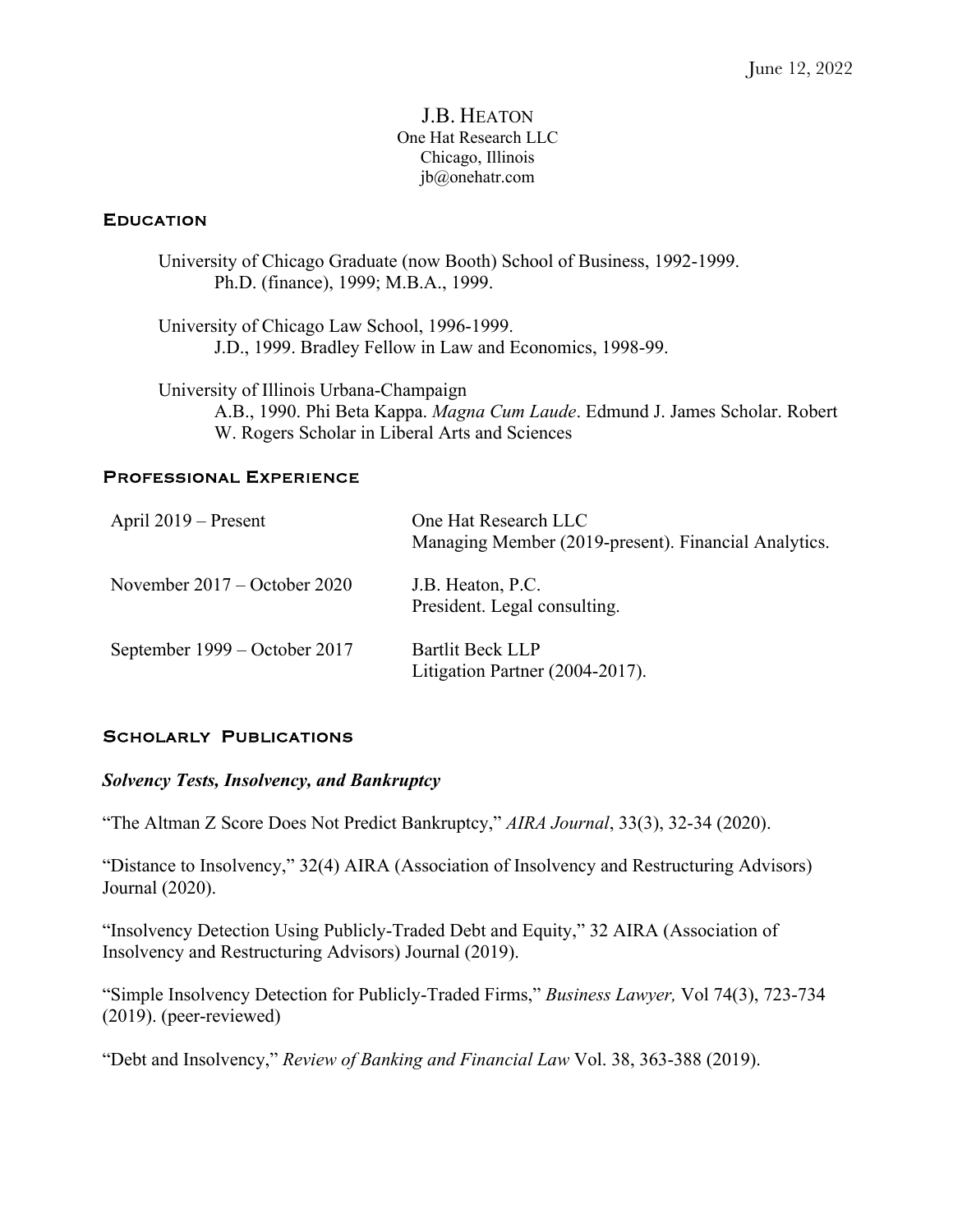"Too Much Insolvency: 'Unmatured Interest' and 'Debt' Under the Code," *American Bankruptcy Institute Law Review*, Vol 27, 45-49 (2018). (peer-reviewed)

"Worthless Companies," 24 *European Financial Management*, 721-727 (2018). (peer-reviewed)

"Positive Equity Prices with Insolvency Under Legal Solvency Tests," 23 *Journal of Forensic Economics*, Vol 23, 63-70 (2018). (peer-reviewed)

"Solvency Tests," *Business Lawyer*, Vol. 62, No. 3, 983-1006 (2007). (peer-reviewed)

"Deepening Insolvency," *The Journal of Corporation Law*, Vol. 30, No. 3, pp. 465-500 (2005).

"Incomplete Financial Contracts and Non-Contractual Legal Rules: The Case of Debt Capacity and Fraudulent Conveyance Law," *Journal of Financial Intermediation*, Vol. 9, pp. 169-183 (2000). (peer-reviewed)

# *Price Impact and Securities Litigation*

"Kill *Cammer*: Securities Litigation Without Junk Science," *William & Mary Business Law Review*, 11, 417-477 (2020).

"Misleading Omissions: A Bayesian Framework," *Journal of Law, Economics & Policy* 15, 201- 210 (2020).

"Bias-Corrected Estimation of Price Impact in Securities Litigation" (with Taylor Dove and Davidson Heath), 21 *American Law and Economics Review*, Vol. 21(1), 184-208 (2019). (peerreviewed)

"Event Studies in Securities Litigation: Low Power, Confounding Effects, and Bias," 93 *Washington University Law Review* pp. 583-614 (2015) (with Alon Brav).

"Market Indeterminacy," *The Journal of Corporation Law*, Vol. 28, No. 4, pp. 517-539 (2003) (with Alon Brav, Duke University).

## *Asset Management and Asset Pricing*

"Brown Assets for the Prudent Investor" (with Alon Brav), *Harvard Business Law Review Online*, art. 2, 2021, at 1.

"Synthetic Financial Data: An Application to Regulatory Compliance for Broker-Dealers" (with Jan Hendrik Witte), *Journal of Financial Transformation*, November 2019, 32-37 (2019).

"How Active Management Survives" (with Ginger L. Pennington), *Financial Planning Review* (2019). (peer-reviewed)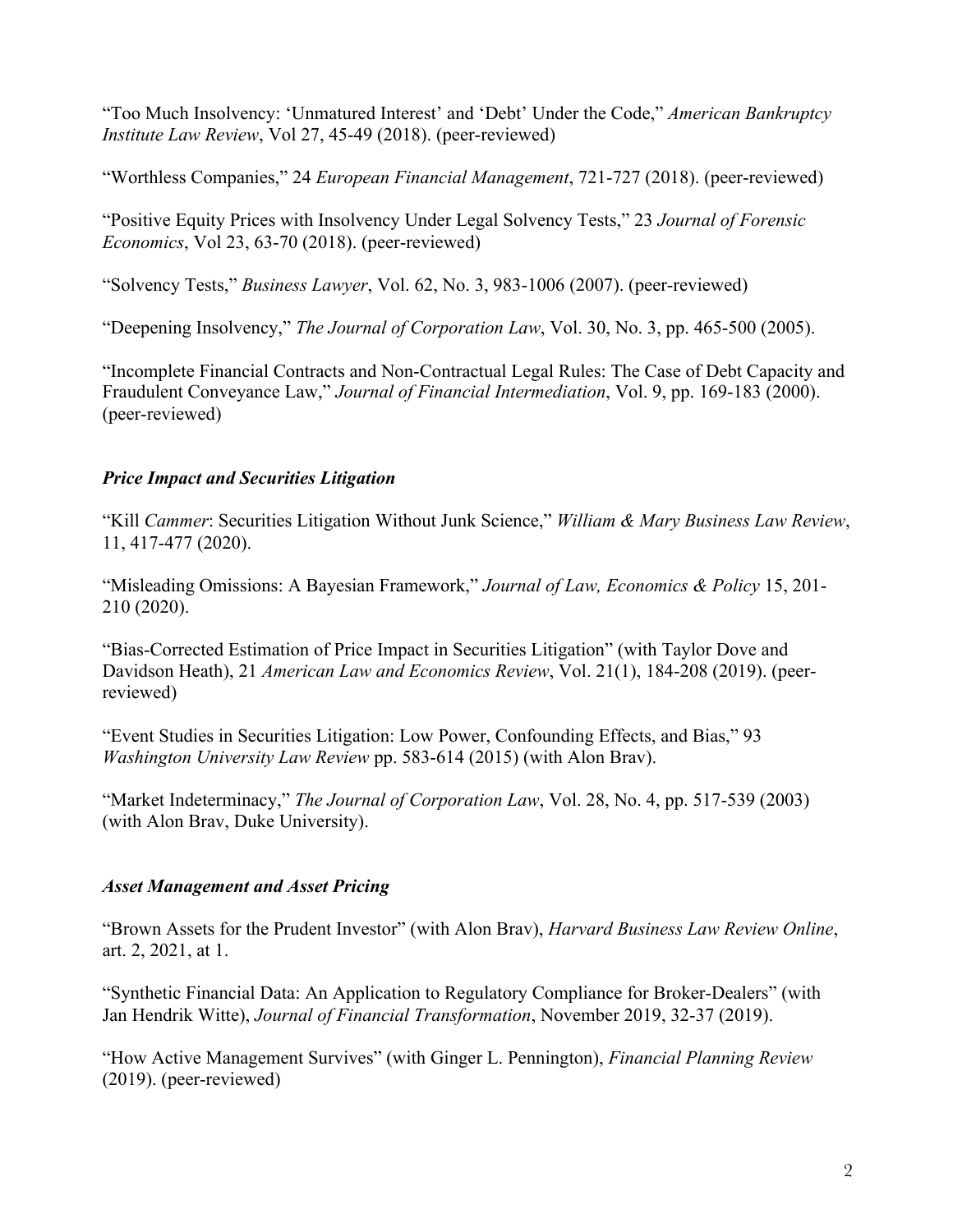"Quantitative Investing and the Limits of (Deep) Learning from Financial Data," 47 *Journal of Financial Transformation*, 117-122 (2018).

"Why Indexing Works," *Applied Stochastic Models in Business and Industry,* 2017, 33(6) (with Nick Polson and Jan Hendrik Witte). (peer-reviewed)

"Rejoinder to 'Deep learning for finance: deep portfolios'" *Applied Stochastic Models in Business and Industry* 33 (1), 2017, 19-21 (with Nick Polson and Jan Hendrik Witte). (peer-reviewed)

"Deep learning for finance: deep portfolios," *Applied Stochastic Models in Business and Industry* 33 (1), 2017, 3-12 (with Nick Polson and Jan Hendrik Witte). (peer-reviewed)

"The Limits of the Limits of Arbitrage," *Review of Finance*, 14(1):157-187 (2010) (with Alon Brav and Si Li), runner-up for the 2010 Deutsche Bank Prize in Financial Economics for Best Paper in the Review of Finance. (peer-reviewed)

"The Economics of Naked Short Selling," *Regulation*, Vol. 31, No. 1, 46-51 (2008) (with Christopher L. Culp).

"The Rational-Behavioral Debate in Financial Economics," *Journal of Economic Methodology*, 11(4) 2004 (Lead Article) (with Alon Brav and Alexander Rosenberg). (peer-reviewed)

"Competing Theories of Financial Anomalies," *The Review of Financial Studies*, Vol. 15, No. 2, pp. 475-506 (2002) (with Alon Brav, Duke University). Winner, Barclays Global Investors (BGI) Michael Brennan Award for the best paper published in The Review of Financial Studies. (peerreviewed)

## *Corporate Finance, Corporate Governance, and Hedge Fund Activism*

"Hedge Fund Activism and Financial Performance," chapter 14 in *The Oxford Handbook of Hedge Funds* (Douglas Cumming, Sofia Johan and Geoffrey Wood, eds.) (2021).

"The Social Costs of Dividends and Share Repurchases," *Journal of Business, Entrepreneurship & the Law*, Vol 12, 77-96 (2019).

"Managerial Optimism: New Observations on the Unifying Theory," *European Financial Management*, Vol. 25(5),1150-1167 (2019). (peer-reviewed)

"The Unfulfilled Promise of Hedge Fund Activism," *Virginia Law & Business Review*, Vol. 13, 317-333 (2019).

"Corporate Governance and the Cult of Agency," *Villanova Law Review*, Vol. 64(2), 201-221 (2019).

"Failed Anti-Activist Legislation: The Curious Case of the Brokaw Act" (with Alon Brav and Jonathan Zandberg), 11 *Journal of Business, Entrepreneurship & the Law* 329-352 (2018).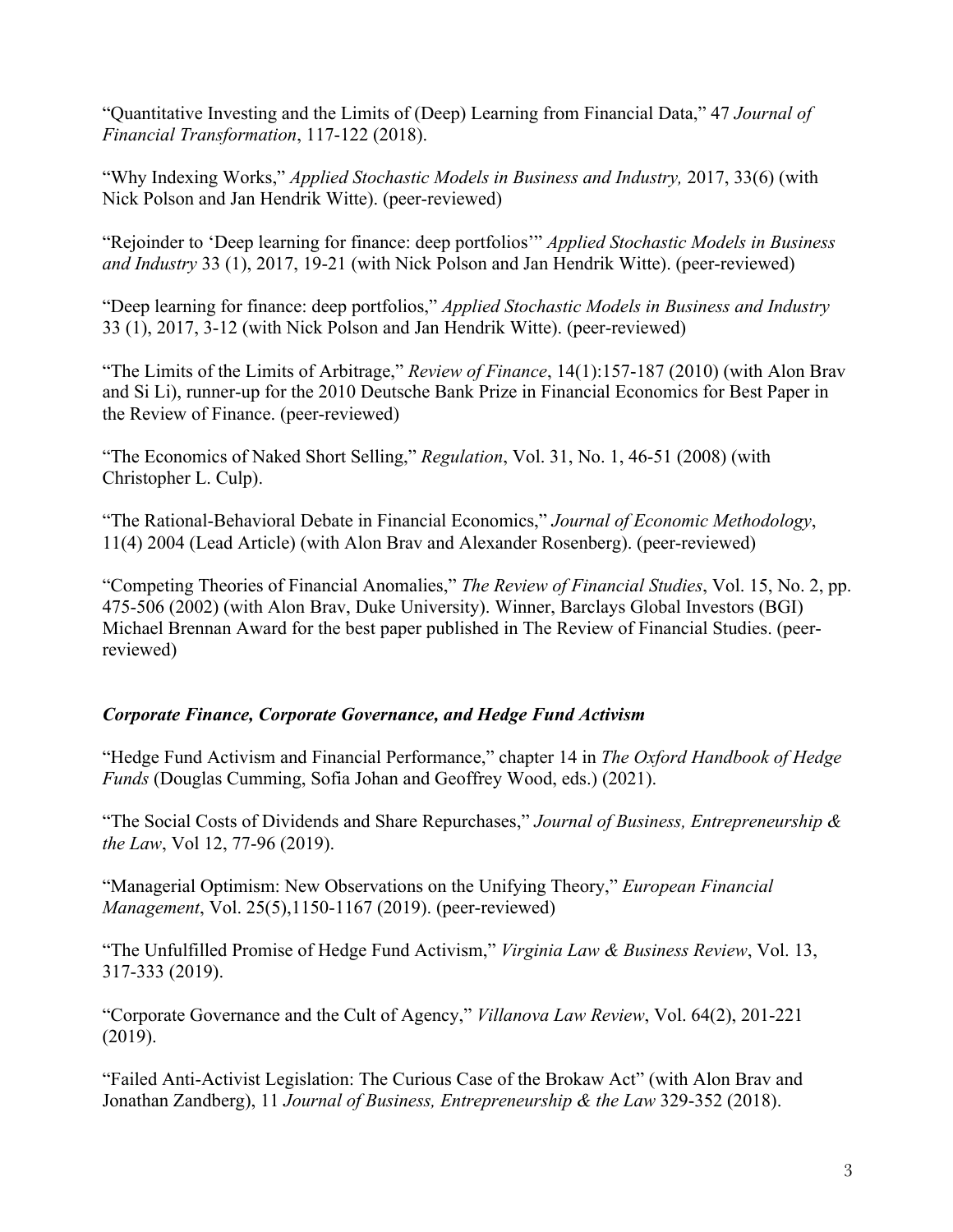"What Injures a Corporation? Toward Better Understanding Corporate Personality," *Business Lawyer* Vol. 73(4), 1031-1050 (2018). (peer-reviewed)

"The 'Long Term' in Corporate Law," *Business Lawyer*, Vol. 72 (2), 353-366 (2017). (peerreviewed)

"Overconfidence, Compensation Contracts, and Capital Budgeting," *Journal of Finance*, Vol. 66, No. 5, pp. 1725-77 (2011) (with Simon Gervais and Terry Odean). (peer-reviewed)

"The Uses and Abuses of Finite Risk Reinsurance," *Journal of Applied Corporate Finance*, Vol. 17, No. 3, pp. 18-31 (2005) (with Christopher L. Culp).

"Managerial Optimism and Corporate Finance," *Financial Management*, Vol. 31, pp. 33-45 (Summer 2002). (peer-reviewed)

### *Economic Analysis of Litigation and Litigation Funding*

"The Siren Song of Litigation Funding," *Michigan Business & Entrepreneurial Law Review*, Vol 9(1), 139-155 (2020).

"Litigation Funding: An Economic Analysis," *American Journal of Trial Advocacy*, Vol 42, 307- 330. (2019).

"Risk Aversion as Risk-Neutral Pessimism: A Simple Proof," *International Review of Law & Economics*, Vol. 56, 70-72 (2018). (peer-reviewed)

"Settlement Pressure," *International Review of Law and Economics*, Vol. 25, pp. 264-275 (2005). (peer-reviewed)

## OTHER PUBLICATIONS

"Big Cos. Shouldn't Cry 'Settlement Pressure' To Justify Appeal," *Law360.com*, April 18, 2022.

"DOL's Proposed Rule Doesn't Make ESG Investment Risk-Free," *Law360.com*, October 19, 2021.

"GameStop Hype Exposes Securities Litigation Theory's Flaws," *Law360.com*, March 11, 2021.

"Hertz's Aborted Ch. 11 Stock Sale Smacks Of Securities Fraud," *Law360.com*, June 19, 2020.

"PG&E's Bankruptcy Plan Should Not Be Approved," *Law360.com*, January 24, 2020.

"2 Overlooked Advantages Of Hourly Fees," *Law360.com*, January 3, 2020.

"PG&E Bankruptcy Will Test Shareholder Capitalism," *Law360.com*, September 16, 2019.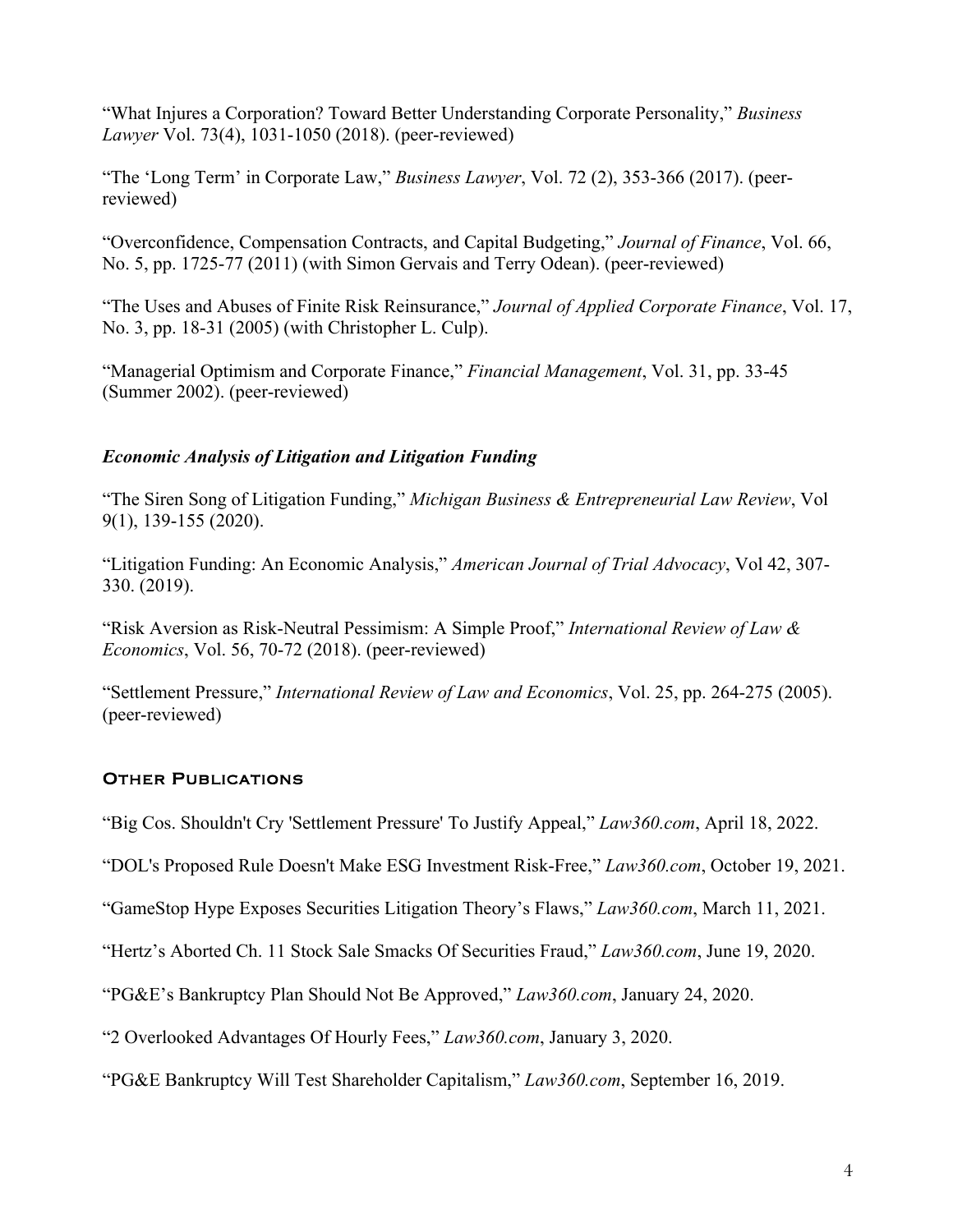"How To Identify Insolvent Publicly Traded Companies," *Law360.com*, August 15, 2019.

"Securities Litigation Should Not Be Based on Junk Science," *Law360.com*, July 23, 2019.

"Sex, Drugs, and Rock 'N' Roll: Some Observations of Life on a Trial Team," 64 *South Dakota Law Review* (2019), 175-182 (Lead Article).

"Just This Once: A More Plausible Model of Addiction and Its Policy Implications," 87 *UMKC Law Review* (2019), 817-826.

"Jury Trials are in Decline for Good Reasons," *Law360.com*, April 18, 2019.

"Judge Shines Needed Light on Expert Qualifications," *Law360.com*, March 26, 2019.

"Hedge Fund Activism Delivers Unimpressive Impact," *Law360.com*, March 6, 2019.

"The Problem With 'Optimal' Diversity," *Law360.com*, February 19, 2019.

"Sanders and Schumer (Mostly) Right on Share Repurchases," *Law360.com*, February 8, 2019.

"Law Schools Should Be More Like Medical Centers," *Law360.com*, January 24, 2019.

"Market Evidence Will Likely Be Key in Sears Bankruptcy," *Law360.com*, October 15, 2018.

"One Pill Makes You Larger: Flaws in Sisk's Westlaw Methodology Illustrated with Leiter's Citations," 2018 *Wisconsin Law Review Forward*, 27-33 (2018).

"Akorn Could Alter 'Material Adverse Effect' Law in Delaware," *Law360.com*, October 4, 2018.

"The Challenges of Valuing Litigation-Driven Equities," *Law360.com*, August 30, 2018 (with Alexander Burger).

"Judges Shouldn't Force Attorneys on Absent Class Members," *Law360.com*, August 3, 2018.

"It's Not All About the Benjamins, Baby (Lawyer)," *Law360.com*, July 13, 2018.

"Analyzing the Economics of Litigation Funding," *Law360.com*, May 29, 2018.

"Alternative Fees: My Experience at Bartlit Beck," *Law360.com*, December 15, 2017.

"Why Stock Prices of Insolvent Firms Can Still Be Positive," *Law360.com*, December 5, 2017.

"The Psychology of Hourly Fee Arrangements," *Law360.com*, August 31, 2017.

"Petrobras Strikes Heavy Blow Against Use of Event Studies," *Law360.com*, July 11, 2017.

"Returns, Risk, and Financial Due Diligence," Chapter 5 in *Finance Ethics: Critical Issues in Theory and Practice*, J. Boatright, ed. (Robert W. Kolb Series) (with Christopher L. Culp).